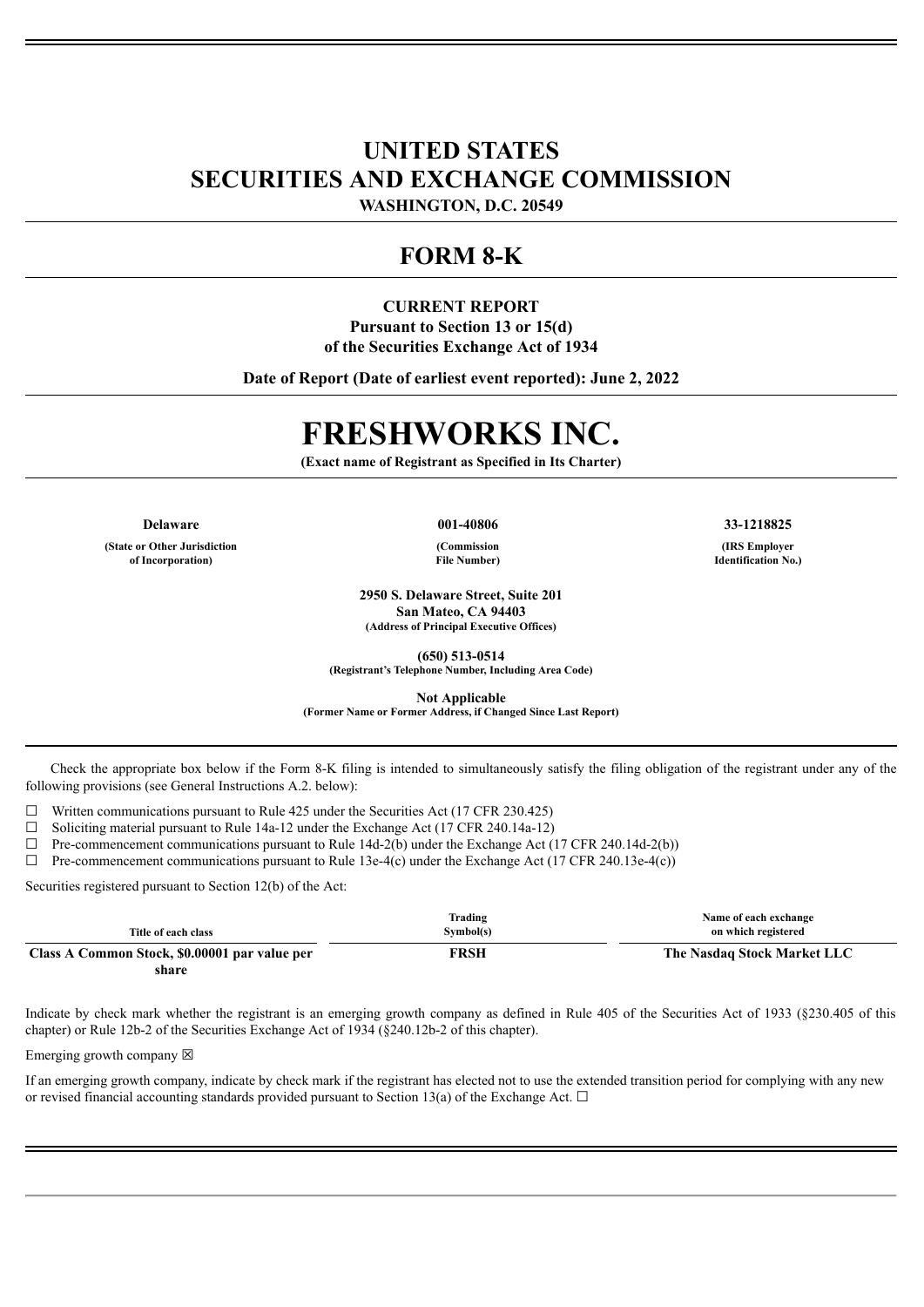### **Item 5.07 Submission of Matters to a Vote of Security Holders.**

On June 2, 2022, Freshworks Inc. (the "Company") held its 2022 Annual Meeting of Stockholders (the "Annual Meeting") virtually via live webcast. The following proposals were voted upon, and the final voting results with respect to each such proposal are set forth below:

*Proposal 1 - Election of Directors.* The Company's stockholders elected each of the following Class I director nominees to hold office until the Company's 2025 Annual Meeting of Stockholders and until his or her successor is duly elected and qualified or until his or her earlier death, resignation, or removal. The results of the vote were:

| <b>Nominee</b>  | For           | Withhold   | <b>Broker Non-Vote</b> |
|-----------------|---------------|------------|------------------------|
| Johanna Flower  | 1,776,484,122 | 11,200,337 | 32,607,205             |
| Randy Gottfried | 1,775,262,630 | 12,421,829 | 32,607,205             |
| Barry Padgett   | 1.775.254.610 | 12,429,849 | 32,607,205             |

*Proposal 2 - Ratification of Independent Registered Public Accounting Firm.* The Company's stockholders ratified the appointment of Deloitte & Touche LLP as the Company's independent registered public accounting firm for the fiscal year ending December 31, 2022. The results of the vote were:

| For           | Against | Abstain |
|---------------|---------|---------|
| 1,820,139,998 | 122,681 | 28,985  |

No other matters were submitted for stockholder action at the Annual Meeting.